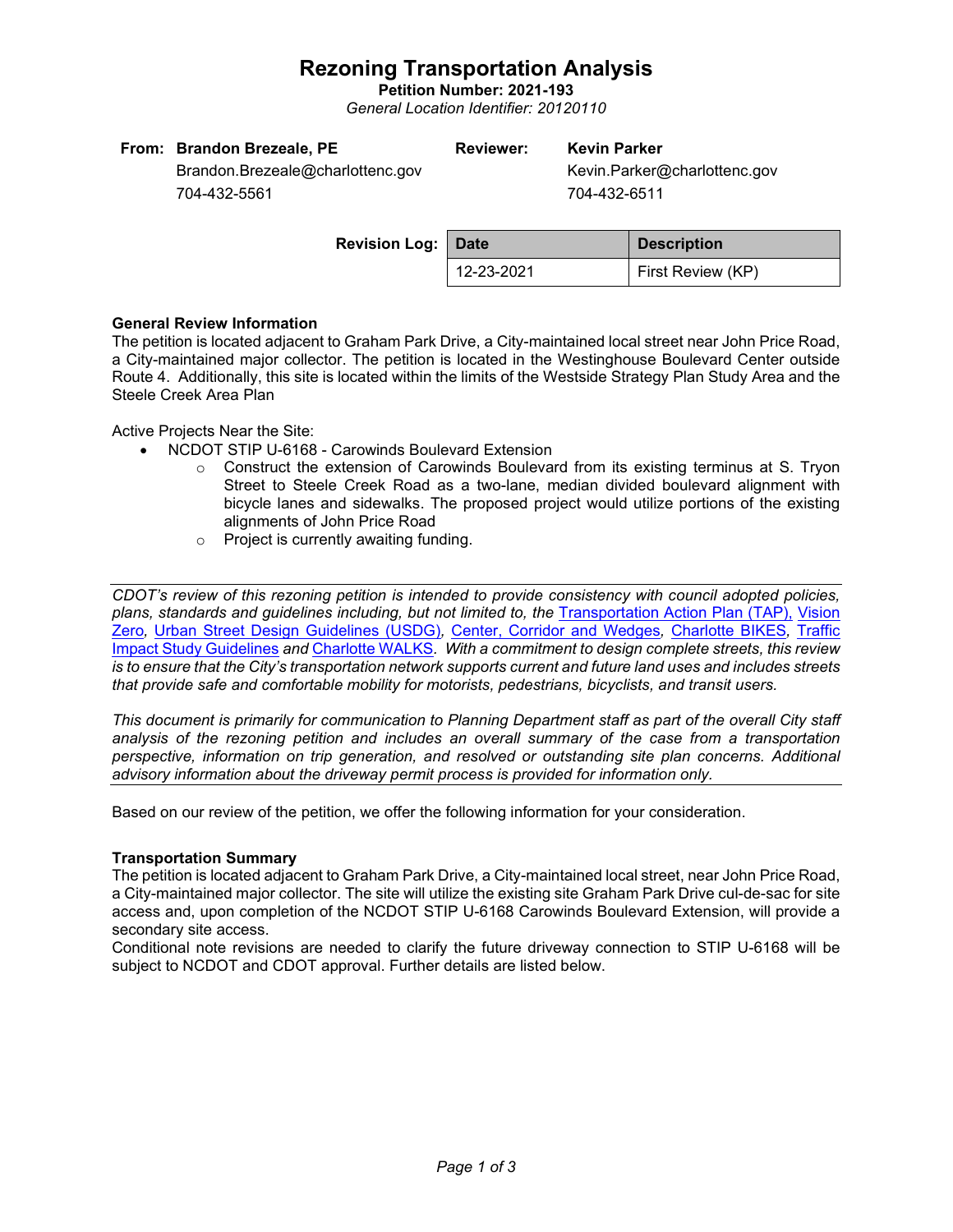# **Rezoning Transportation Analysis**

**Petition Number: 2021-193** *General Location Identifier: 20120110*

## **Trip Generation**

| <b>Scenario</b>     | <b>Land Use</b>                | <b>Intensity</b> | <b>Trip Generation</b><br>(vehicle<br>trips/day) | <b>Source</b>                     |
|---------------------|--------------------------------|------------------|--------------------------------------------------|-----------------------------------|
| <b>Existing Use</b> | Vacant                         | None             |                                                  | <b>Tax Record</b>                 |
| <b>Entitled Use</b> | Warehouse<br>(I-1 17.38 acres) | 173,800 SF       | 320                                              | General guidance<br>from planning |
| Proposed Use        | <b>General Office</b>          | 200,000 SF       | 2,080                                            | Site Plan (no date)               |

## **Provide comments to the specified comments below.**

## **Outstanding Issues Strikethrough = Resolved**

## 1. **Traffic Study:**

A Traffic Impact Study (TIS) is not necessary for the complete review of this petition due to the site generating less than 2,500 daily trips. If during the permitting process the site generates more than 2,500 daily trips, then a traffic study will be required.

2. Revise conditional note 4.C to:

"At such time as NCDOT STIP# U-6168 (Carowinds Boulevard Extension) is constructed, the petitioner may coordinate with NCDOT and CDOT to construct a single driveway connection, as means for secondary site access. This driveway will be subject to NCDOT and CDOT approval."

**4. TRANSPORTATION** 

**NCDOT STIP#** U-6168 (Carowinds

- Boulevard THE SITE WILL HAVE ACCESSEXtension) IN TO GRAHAM PARK DRIVE THAT SERVES THE SITE.
- А. PARKING AREAS ARE ALLOWED ANYWHERE WITHIN THE BUILDING AND PARKING ENVELOP AS GENERALLY DEPICTED ON **B.** THE CONCEPT PLAN FOR THE SITE
- AT SUCH TIME AS CAROWINDS BLVD. ROAD IS CONSTRUCTED BY OTHERS. THE PETITIONER RESERVES THE RIGHT TO C. CONNECT TO THAT STREETS WITH A SINGLE ACCESS POINT.

5. ARCHITECTURAL STANDARDS

the petitioner may coordinate with NCDOT and CDOT to construct a single driveway connection, as a means of secondary site access. The driveway connection will be subject to NCDOT and CDOT approval.

# **Advisory Information**

The following are requirements of the developer that must be satisfied prior to driveway permit approval. These requirements shall be reflected on the rezoning plan, as appropriate.

- 1. CDOT has the authority to regulate/approve all private street/driveway and public street connections to the right-of-way of a street under the regulatory jurisdiction of the City of Charlotte, per the City of Charlotte's Driveway Regulations.
- 2. Adequate sight triangles must be reserved at the existing/proposed street entrance(s). Two 35' x 35' sight triangles (and two 10' x 70' sight triangles on NCDOT-maintained streets) are required for the entrance(s) to meet requirements. All proposed trees, berms, walls, fences, and/or identification signs shall not interfere with sight distance at the entrance(s) and shall be identified on the site plan.
- 3. The proposed driveway connection(s) to public streets will require a driveway permit(s) to be submitted to CDOT (and NCDOT on NCDOT-maintained streets) for review and approval. The exact driveway location(s) and type/width of the driveway(s) will be determined by CDOT during the driveway permit process. The locations of the driveway(s) shown on the site plan are subject to change in order to align with driveway(s) on the opposite side of the street and comply with City Driveway Regulations and the City Tree Ordinance.
- 4. All proposed commercial driveway connections to a future public street will require a driveway permit submitted to CDOT for review and approval.